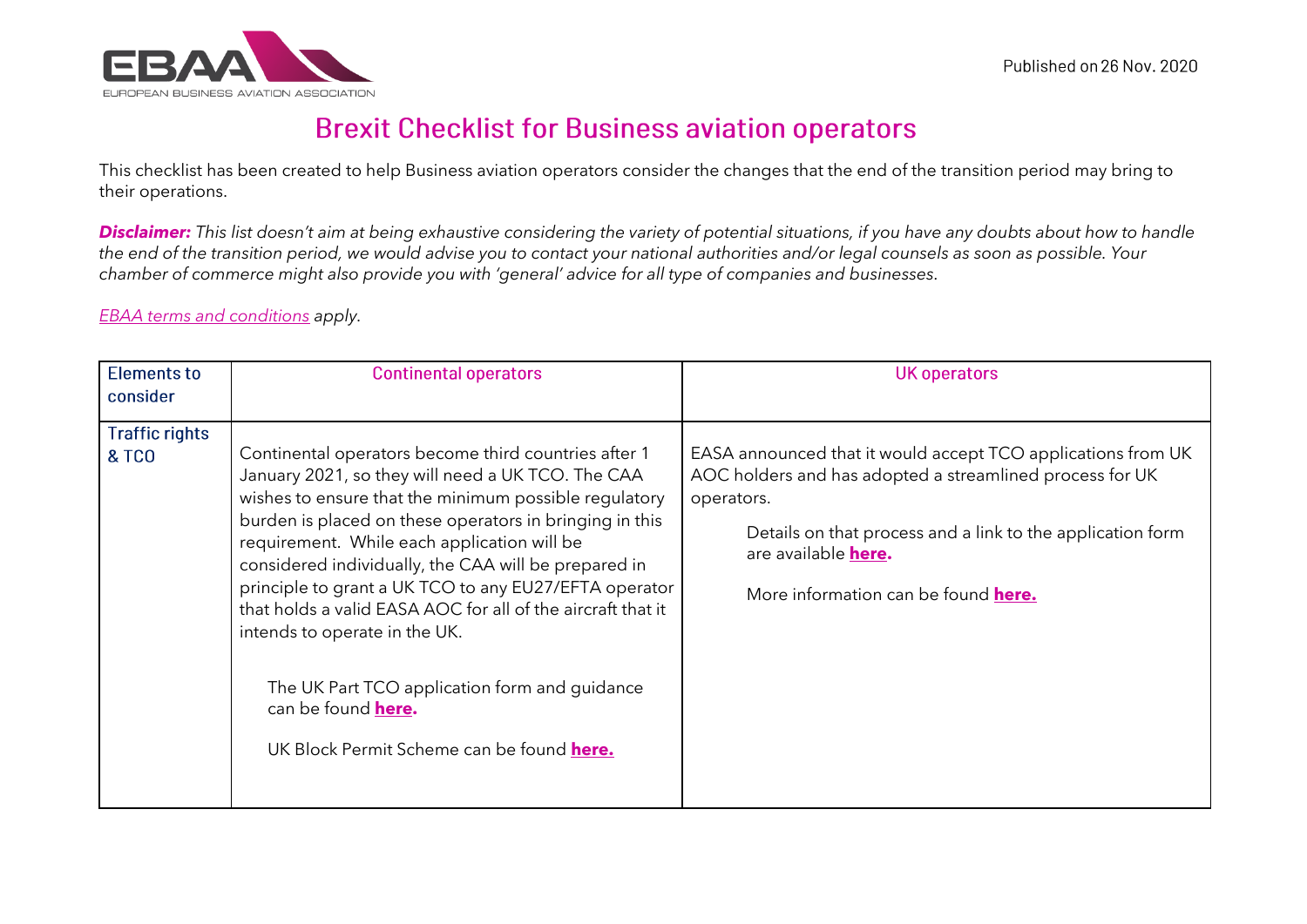

| AOC                            | Applying for a foreign carrier permit.                                                                                                                                                                                                                                                                                                                                                    | Applying for a foreign carrier permit.                                                                                                                                                                                                                                                                                                                                                                 |
|--------------------------------|-------------------------------------------------------------------------------------------------------------------------------------------------------------------------------------------------------------------------------------------------------------------------------------------------------------------------------------------------------------------------------------------|--------------------------------------------------------------------------------------------------------------------------------------------------------------------------------------------------------------------------------------------------------------------------------------------------------------------------------------------------------------------------------------------------------|
|                                | The different types of foreign carrier permits can be<br>found <b>here.</b>                                                                                                                                                                                                                                                                                                               | The different types of foreign carrier permits can be found<br>here.                                                                                                                                                                                                                                                                                                                                   |
| Crew &                         | Commercial pilots (Part-FCL licence): here.                                                                                                                                                                                                                                                                                                                                               | Commercial pilots (Part-FCL licence): here.                                                                                                                                                                                                                                                                                                                                                            |
| individual<br>licences         | Cabin crew (attestation): here.                                                                                                                                                                                                                                                                                                                                                           | Further guidance on State of Licence Issue transfers: here.                                                                                                                                                                                                                                                                                                                                            |
|                                | Aircraft maintenance engineers (Part 66 licence): here.                                                                                                                                                                                                                                                                                                                                   | Cabin crew (attestation): <b>here.</b>                                                                                                                                                                                                                                                                                                                                                                 |
|                                | Approved and declared flight training organisations:                                                                                                                                                                                                                                                                                                                                      | Aircraft maintenance engineers (Part 66 licence): here.                                                                                                                                                                                                                                                                                                                                                |
|                                | here.                                                                                                                                                                                                                                                                                                                                                                                     | Approved and declared flight training organisations: <b>here.</b>                                                                                                                                                                                                                                                                                                                                      |
|                                | Engineering training organisations (Part 147): here.                                                                                                                                                                                                                                                                                                                                      | Engineering training organisations (Part 147): here.                                                                                                                                                                                                                                                                                                                                                   |
|                                | Engineers: it is intended that a licensed engineer<br>with an EU license (non-UK) would be able to<br>continue to work on UK-registered aircraft for up to<br>two years after the end of the transition period.<br>Personnel working in organisations approved by the<br>CAA who are based in the UK would need to obtain<br>a UK CAA issued Part 66 licence after this point in<br>time. | Engineers : licensed engineers would not be able to continue<br>to release EU-registered aircraft to service.                                                                                                                                                                                                                                                                                          |
|                                |                                                                                                                                                                                                                                                                                                                                                                                           | If an engineer wishes to continue to release EU-registered<br>aircraft to service he/she would need to transfer his/her<br>licence to the National Aviation Authority of another EASA<br>member state before the end of the transition period.<br>Licensed engineers are advised to have a discussion with the<br>relevant NAA as soon as possible about their process and<br>timetable for transfers. |
| <b>Other</b><br>certifications | Aerospace maintenance organisations: here.                                                                                                                                                                                                                                                                                                                                                | Aerospace maintenance organisations: <b>here.</b>                                                                                                                                                                                                                                                                                                                                                      |
|                                | Continued Airworthiness Management Organisations:<br>here.                                                                                                                                                                                                                                                                                                                                | Continued Airworthiness Management Organisations: here.                                                                                                                                                                                                                                                                                                                                                |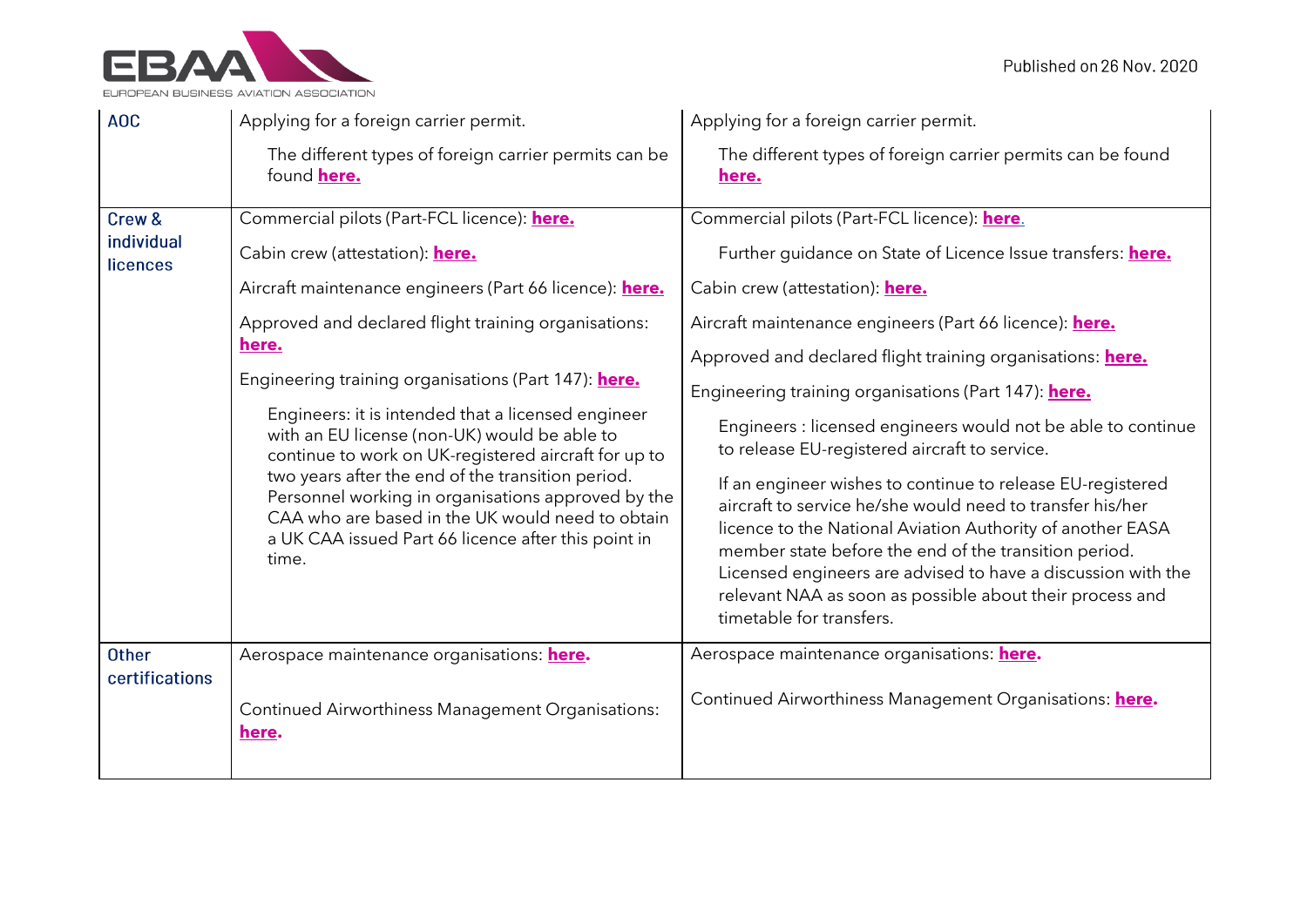

| <b>Ownership &amp;</b><br>Control      | To obtain and keep an EU 27 operating licence and<br>benefit from the intra-EU air traffic rights, operators<br>must comply at all times with the conditions under<br>Article 4 of Regulation (EC) No 1008/2008 on air<br>services.<br>The conditions include the need to be majority<br>owned and effectively controlled by EU Member<br>States and/or nationals of EU Member States. If<br>these conditions are no longer fulfilled because<br>of the UK leaving EU, the Operating Licence at<br>issue would no longer be valid. | Nationality restrictions would no longer be part of the Operating<br>Licence but would be governed through a Route Licence: here.<br>Should operators not meet the UK nationality test, then the<br>Secretary of State has the power to grant or approve the<br>retention of such a licence.<br>To obtain and keep an EU 27 operating licence and benefit from<br>the intra-EU air traffic rights, UK operators must comply at all<br>times with the conditions under Article 4 of Reg. 1008/2008 on air<br>services: namely the need to be majority owned and effectively<br>controlled by EU MS or nationals of EU MS. If this condition is no<br>longer fulfilled because of the UK leaving the EU, then the<br>Operating License is no longer valid. |
|----------------------------------------|------------------------------------------------------------------------------------------------------------------------------------------------------------------------------------------------------------------------------------------------------------------------------------------------------------------------------------------------------------------------------------------------------------------------------------------------------------------------------------------------------------------------------------|----------------------------------------------------------------------------------------------------------------------------------------------------------------------------------------------------------------------------------------------------------------------------------------------------------------------------------------------------------------------------------------------------------------------------------------------------------------------------------------------------------------------------------------------------------------------------------------------------------------------------------------------------------------------------------------------------------------------------------------------------------|
| Part-FCL                               | Private pilots: <b>here.</b>                                                                                                                                                                                                                                                                                                                                                                                                                                                                                                       | Private pilots: <b>here.</b>                                                                                                                                                                                                                                                                                                                                                                                                                                                                                                                                                                                                                                                                                                                             |
| <b>NCC</b>                             | Part NCC : here.                                                                                                                                                                                                                                                                                                                                                                                                                                                                                                                   | Part NCC : here.                                                                                                                                                                                                                                                                                                                                                                                                                                                                                                                                                                                                                                                                                                                                         |
| <b>VAT</b>                             | Martyn Fiddler Aviation paper: "Be Prepared for 31 <sup>st</sup><br>Dec 2020" here.                                                                                                                                                                                                                                                                                                                                                                                                                                                | Martyn Fiddler Aviation paper: "Be Prepared for 31 <sup>st</sup> Dec 2020"<br>here.                                                                                                                                                                                                                                                                                                                                                                                                                                                                                                                                                                                                                                                                      |
| Immigration<br>(passengers &<br>staff) | Visiting the UK from 1 January 2021: here.                                                                                                                                                                                                                                                                                                                                                                                                                                                                                         | Visit Europe from 1 January 2021: here.<br>Take out appropriate travel insurance with health cover before<br>travelling to the EU: <b>here.</b>                                                                                                                                                                                                                                                                                                                                                                                                                                                                                                                                                                                                          |